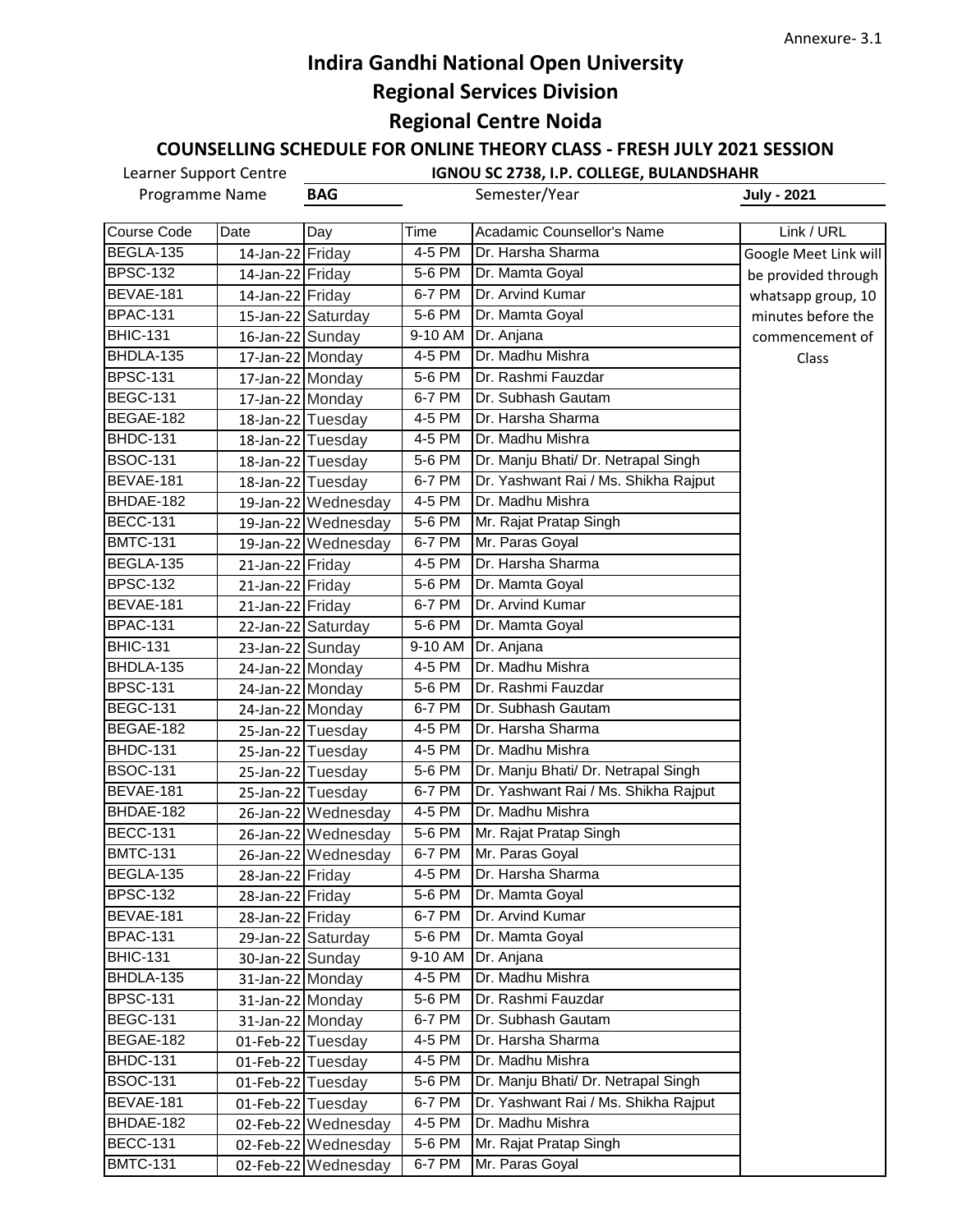### **COUNSELLING SCHEDULE FOR ONLINE THEORY CLASS - FRESH JULY 2021 SESSION**

| Programme Name  |                   | <b>BAG</b>          |                       | Semester/Year                        | <b>July - 2021</b>    |
|-----------------|-------------------|---------------------|-----------------------|--------------------------------------|-----------------------|
| Course Code     | Date              | Day                 | Time                  | Acadamic Counsellor's Name           | Link / URL            |
| BEGLA-135       | 04-Feb-22 Friday  |                     | 4-5 PM                | Dr. Harsha Sharma                    | Google Meet Link will |
| <b>BPSC-132</b> | 04-Feb-22 Friday  |                     | 5-6 PM                | Dr. Mamta Goyal                      | be provided through   |
| BEVAE-181       | 04-Feb-22 Friday  |                     | 6-7 PM                | Dr. Arvind Kumar                     | whatsapp group, 10    |
| <b>BPAC-131</b> |                   | 05-Feb-22 Saturday  | 5-6 PM                | Dr. Mamta Goyal                      | minutes before the    |
| <b>BHIC-131</b> | 06-Feb-22 Sunday  |                     | $\overline{9}$ -10 AM | Dr. Anjana                           | commencement of       |
| BHDLA-135       | 07-Feb-22 Monday  |                     | 4-5 PM                | Dr. Madhu Mishra                     | Class                 |
| <b>BPSC-131</b> | 07-Feb-22 Monday  |                     | 5-6 PM                | Dr. Rashmi Fauzdar                   |                       |
| <b>BEGC-131</b> | 07-Feb-22 Monday  |                     | 6-7 PM                | Dr. Subhash Gautam                   |                       |
| BEGAE-182       | 08-Feb-22 Tuesday |                     | 4-5 PM                | Dr. Harsha Sharma                    |                       |
| BHDC-131        | 08-Feb-22 Tuesday |                     | 4-5 PM                | Dr. Madhu Mishra                     |                       |
| <b>BSOC-131</b> | 08-Feb-22 Tuesday |                     | 5-6 PM                | Dr. Manju Bhati/ Dr. Netrapal Singh  |                       |
| BEVAE-181       | 08-Feb-22 Tuesday |                     | 6-7 PM                | Dr. Yashwant Rai / Ms. Shikha Rajput |                       |
| BHDAE-182       |                   | 09-Feb-22 Wednesday | 4-5 PM                | Dr. Madhu Mishra                     |                       |
| <b>BECC-131</b> |                   | 09-Feb-22 Wednesday | $5-6$ PM              | Mr. Rajat Pratap Singh               |                       |
| <b>BMTC-131</b> |                   | 09-Feb-22 Wednesday | 6-7 PM                | Mr. Paras Goyal                      |                       |
| BEGLA-135       | 11-Feb-22 Friday  |                     | 4-5 PM                | Dr. Harsha Sharma                    |                       |
| <b>BPSC-132</b> | 11-Feb-22 Friday  |                     | 5-6 PM                | Dr. Mamta Goyal                      |                       |
| BEVAE-181       | 11-Feb-22 Friday  |                     | 6-7 PM                | Dr. Arvind Kumar                     |                       |
| <b>BPAC-131</b> |                   | 12-Feb-22 Saturday  | 5-6 PM                | Dr. Mamta Goyal                      |                       |
| <b>BHIC-131</b> | 13-Feb-22 Sunday  |                     | 9-10 AM               | Dr. Anjana                           |                       |
| BHDLA-135       | 14-Feb-22 Monday  |                     | 4-5 PM                | Dr. Madhu Mishra                     |                       |
| <b>BPSC-131</b> | 14-Feb-22 Monday  |                     | 5-6 PM                | Dr. Rashmi Fauzdar                   |                       |
| <b>BEGC-131</b> | 14-Feb-22 Monday  |                     | 6-7 PM                | Dr. Subhash Gautam                   |                       |
| BEGAE-182       | 15-Feb-22 Tuesday |                     | 4-5 PM                | Dr. Harsha Sharma                    |                       |
| <b>BHDC-131</b> | 15-Feb-22 Tuesday |                     | 4-5 PM                | Dr. Madhu Mishra                     |                       |
| <b>BSOC-131</b> |                   | 15-Feb-22 Tuesday   | 5-6 PM                | Dr. Manju Bhati/ Dr. Netrapal Singh  |                       |
| BEVAE-181       | 15-Feb-22 Tuesday |                     | 6-7 PM                | Dr. Yashwant Rai / Ms. Shikha Rajput |                       |
| BHDAE-182       |                   | 16-Feb-22 Wednesday | 4-5 PM                | Dr. Madhu Mishra                     |                       |
| <b>BECC-131</b> |                   | 16-Feb-22 Wednesday | 5-6 PM                | Mr. Rajat Pratap Singh               |                       |
| <b>BMTC-131</b> |                   | 16-Feb-22 Wednesday | 6-7 PM                | Mr. Paras Goyal                      |                       |
| BEGLA-135       | 18-Feb-22 Friday  |                     | 4-5 PM                | Dr. Harsha Sharma                    |                       |
| <b>BPSC-132</b> | 18-Feb-22 Friday  |                     | 5-6 PM                | Dr. Mamta Goyal                      |                       |
| BEVAE-181       | 18-Feb-22 Friday  |                     | 6-7 PM                | Dr. Arvind Kumar                     |                       |
| <b>BPAC-131</b> |                   | 19-Feb-22 Saturday  | 5-6 PM                | Dr. Mamta Goyal                      |                       |
| <b>BHIC-131</b> | 20-Feb-22 Sunday  |                     | 9-10 AM               | Dr. Anjana                           |                       |
| BHDLA-135       | 21-Feb-22 Monday  |                     | 4-5 PM                | Dr. Madhu Mishra                     |                       |
| <b>BPSC-131</b> | 21-Feb-22 Monday  |                     | 5-6 PM                | Dr. Rashmi Fauzdar                   |                       |
| <b>BEGC-131</b> | 21-Feb-22 Monday  |                     | 6-7 PM                | Dr. Subhash Gautam                   |                       |
| BEGAE-182       |                   | 22-Feb-22 Tuesday   | 4-5 PM                | Dr. Harsha Sharma                    |                       |
| <b>BHDC-131</b> |                   | 22-Feb-22 Tuesday   | 4-5 PM                | Dr. Madhu Mishra                     |                       |
| <b>BSOC-131</b> |                   | 22-Feb-22 Tuesday   | 5-6 PM                | Dr. Manju Bhati/ Dr. Netrapal Singh  |                       |
| BEVAE-181       |                   | 22-Feb-22 Tuesday   | 6-7 PM                | Dr. Yashwant Rai / Ms. Shikha Rajput |                       |
| BHDAE-182       |                   | 23-Feb-22 Wednesday | 4-5 PM                | Dr. Madhu Mishra                     |                       |
| <b>BECC-131</b> |                   | 23-Feb-22 Wednesday | 5-6 PM                | Mr. Rajat Pratap Singh               |                       |
| <b>BMTC-131</b> |                   | 23-Feb-22 Wednesday | 6-7 PM                | Mr. Paras Goyal                      |                       |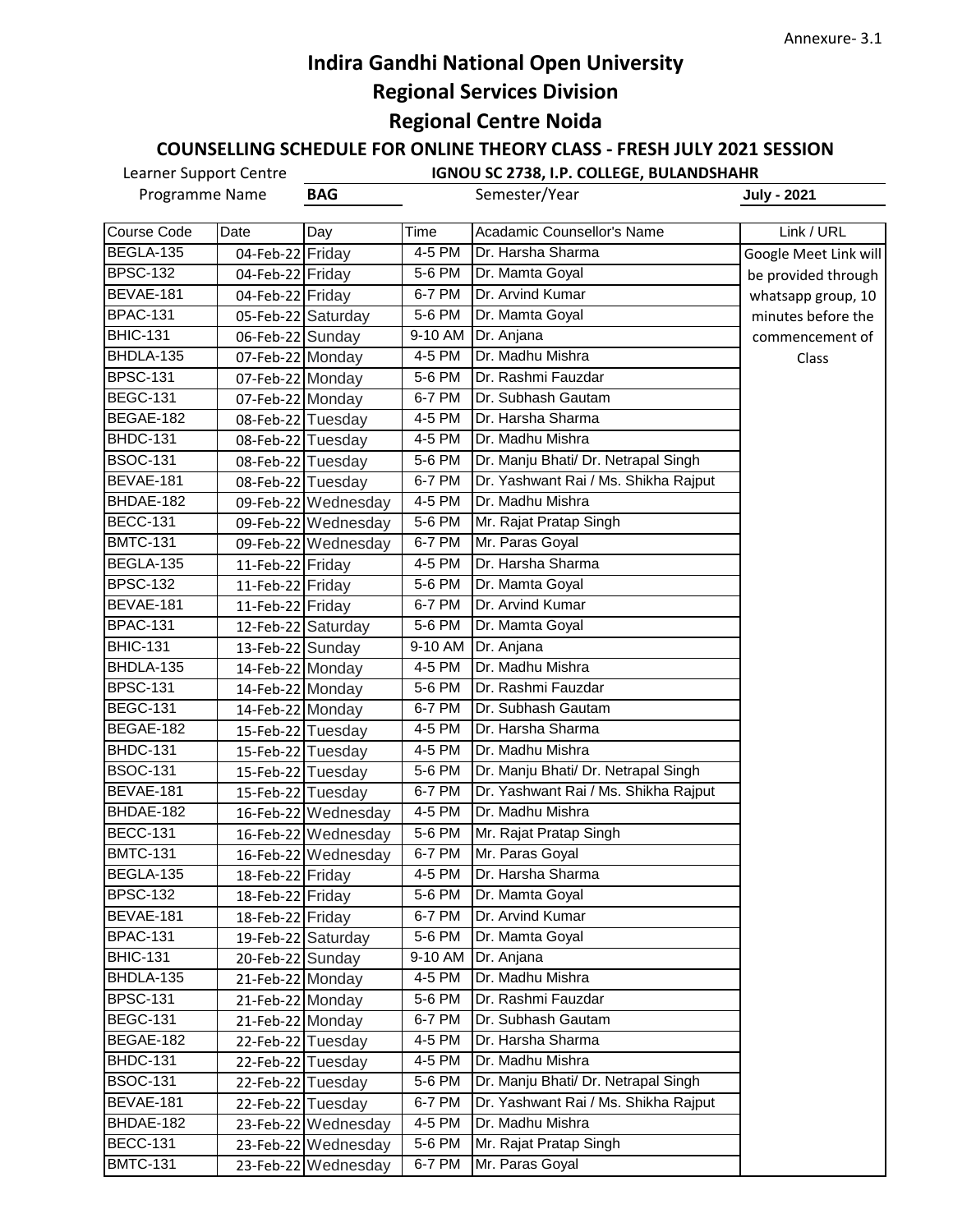### **COUNSELLING SCHEDULE FOR ONLINE THEORY CLASS - FRESH JULY 2021 SESSION**

| Programme Name  |                    | <b>BAG</b>          |                       | Semester/Year                        | <b>July - 2021</b>    |
|-----------------|--------------------|---------------------|-----------------------|--------------------------------------|-----------------------|
| Course Code     | Date               | Day                 | Time                  | Acadamic Counsellor's Name           | Link / URL            |
| BEGLA-135       | 25-Feb-22 Friday   |                     | 4-5 PM                | Dr. Harsha Sharma                    | Google Meet Link will |
| <b>BPSC-132</b> | 25-Feb-22 Friday   |                     | 5-6 PM                | Dr. Mamta Goyal                      | be provided through   |
| BEVAE-181       | 25-Feb-22 Friday   |                     | 6-7 PM                | Dr. Arvind Kumar                     | whatsapp group, 10    |
| <b>BPAC-131</b> |                    | 26-Feb-22 Saturday  | 5-6 PM                | Dr. Mamta Goyal                      | minutes before the    |
| <b>BHIC-131</b> | 27-Feb-22 Sunday   |                     | $\overline{9}$ -10 AM | Dr. Anjana                           | commencement of       |
| BHDLA-135       | 28-Feb-22 Monday   |                     | 4-5 PM                | Dr. Madhu Mishra                     | Class                 |
| <b>BPSC-131</b> | 28-Feb-22 Monday   |                     | 5-6 PM                | Dr. Rashmi Fauzdar                   |                       |
| <b>BEGC-131</b> | 28-Feb-22 Monday   |                     | 6-7 PM                | Dr. Subhash Gautam                   |                       |
| BEGAE-182       | 01-Mar-22 Tuesday  |                     | 4-5 PM                | Dr. Harsha Sharma                    |                       |
| BHDC-131        | 01-Mar-22 Tuesday  |                     | 4-5 PM                | Dr. Madhu Mishra                     |                       |
| <b>BSOC-131</b> | 01-Mar-22 Tuesday  |                     | 5-6 PM                | Dr. Manju Bhati/ Dr. Netrapal Singh  |                       |
| BEVAE-181       | 01-Mar-22 Tuesday  |                     | 6-7 PM                | Dr. Yashwant Rai / Ms. Shikha Rajput |                       |
| BHDAE-182       |                    | 02-Mar-22 Wednesday | 4-5 PM                | Dr. Madhu Mishra                     |                       |
| <b>BECC-131</b> |                    | 02-Mar-22 Wednesday | 5-6 PM                | Mr. Rajat Pratap Singh               |                       |
| <b>BMTC-131</b> |                    | 02-Mar-22 Wednesday | 6-7 PM                | Mr. Paras Goyal                      |                       |
| BEGLA-135       | 04-Mar-22 Friday   |                     | 4-5 PM                | Dr. Harsha Sharma                    |                       |
| <b>BPSC-132</b> | 04-Mar-22 Friday   |                     | 5-6 PM                | Dr. Mamta Goyal                      |                       |
| BEVAE-181       | 04-Mar-22 Friday   |                     | 6-7 PM                | Dr. Arvind Kumar                     |                       |
| <b>BPAC-131</b> | 05-Mar-22 Saturday |                     | 5-6 PM                | Dr. Mamta Goyal                      |                       |
| <b>BHIC-131</b> | 06-Mar-22 Sunday   |                     | 9-10 AM               | Dr. Anjana                           |                       |
| BHDLA-135       | 07-Mar-22 Monday   |                     | 4-5 PM                | Dr. Madhu Mishra                     |                       |
| <b>BPSC-131</b> | 07-Mar-22 Monday   |                     | 5-6 PM                | Dr. Rashmi Fauzdar                   |                       |
| <b>BEGC-131</b> | 07-Mar-22 Monday   |                     | 6-7 PM                | Dr. Subhash Gautam                   |                       |
| BEGAE-182       | 08-Mar-22 Tuesday  |                     | 4-5 PM                | Dr. Harsha Sharma                    |                       |
| <b>BHDC-131</b> | 08-Mar-22 Tuesday  |                     | 4-5 PM                | Dr. Madhu Mishra                     |                       |
| <b>BSOC-131</b> | 08-Mar-22 Tuesday  |                     | 5-6 PM                | Dr. Manju Bhati/ Dr. Netrapal Singh  |                       |
| BEVAE-181       | 08-Mar-22 Tuesday  |                     | 6-7 PM                | Dr. Yashwant Rai / Ms. Shikha Rajput |                       |
| BHDAE-182       |                    | 09-Mar-22 Wednesday | 4-5 PM                | Dr. Madhu Mishra                     |                       |
| <b>BECC-131</b> |                    | 09-Mar-22 Wednesday | 5-6 PM                | Mr. Rajat Pratap Singh               |                       |
| <b>BMTC-131</b> |                    | 09-Mar-22 Wednesday | 6-7 PM                | Mr. Paras Goyal                      |                       |
| BEGLA136        | 11-Mar-22 Friday   |                     | 4-5 PM                | Dr. Harsha Sharma                    |                       |
| <b>BPAC-132</b> | 11-Mar-22 Friday   |                     | 5-6 PM                | Dr. Mamta Goyal                      |                       |
| <b>BHIC-132</b> | 13-Mar-22 Sunday   |                     | 9-10 AM               | Dr. Anjana                           |                       |
| BHDLA-136       | 14-Mar-22 Monday   |                     | 4-5 PM                | Dr. Madhu Mishra                     |                       |
| <b>BEGC-132</b> | 14-Mar-22 Monday   |                     | 6-7 PM                | Dr. Subhash Gautam                   |                       |
| BHDC-132        | 15-Mar-22 Tuesday  |                     | 4-5 PM                | Dr. Madhu Mishra                     |                       |
| <b>BSOC-132</b> | 15-Mar-22 Tuesday  |                     | 5-6 PM                | Dr. Manju Bhati/ Dr. Netrapal Singh  |                       |
| <b>BECC-132</b> |                    | 16-Mar-22 Wednesday | 5-6 PM                | Mr. Rajat Pratap Singh               |                       |
| <b>BMTC-132</b> |                    | 16-Mar-22 Wednesday | 6-7 PM                | Mr. Paras Goyal                      |                       |
| BEGLA136        | 18-Mar-22 Friday   |                     | 4-5 PM                | Dr. Harsha Sharma                    |                       |
| <b>BPAC-132</b> | 18-Mar-22 Friday   |                     | 5-6 PM                | Dr. Mamta Goyal                      |                       |
| <b>BHIC-132</b> | 20-Mar-22 Sunday   |                     | 9-10 AM               | Dr. Anjana                           |                       |
| BHDLA-136       | 21-Mar-22 Monday   |                     | 4-5 PM                | Dr. Madhu Mishra                     |                       |
| <b>BEGC-132</b> | 21-Mar-22 Monday   |                     | 6-7 PM                | Dr. Subhash Gautam                   |                       |
| BHDC-132        | 22-Mar-22 Tuesday  |                     | 4-5 PM                | Dr. Madhu Mishra                     |                       |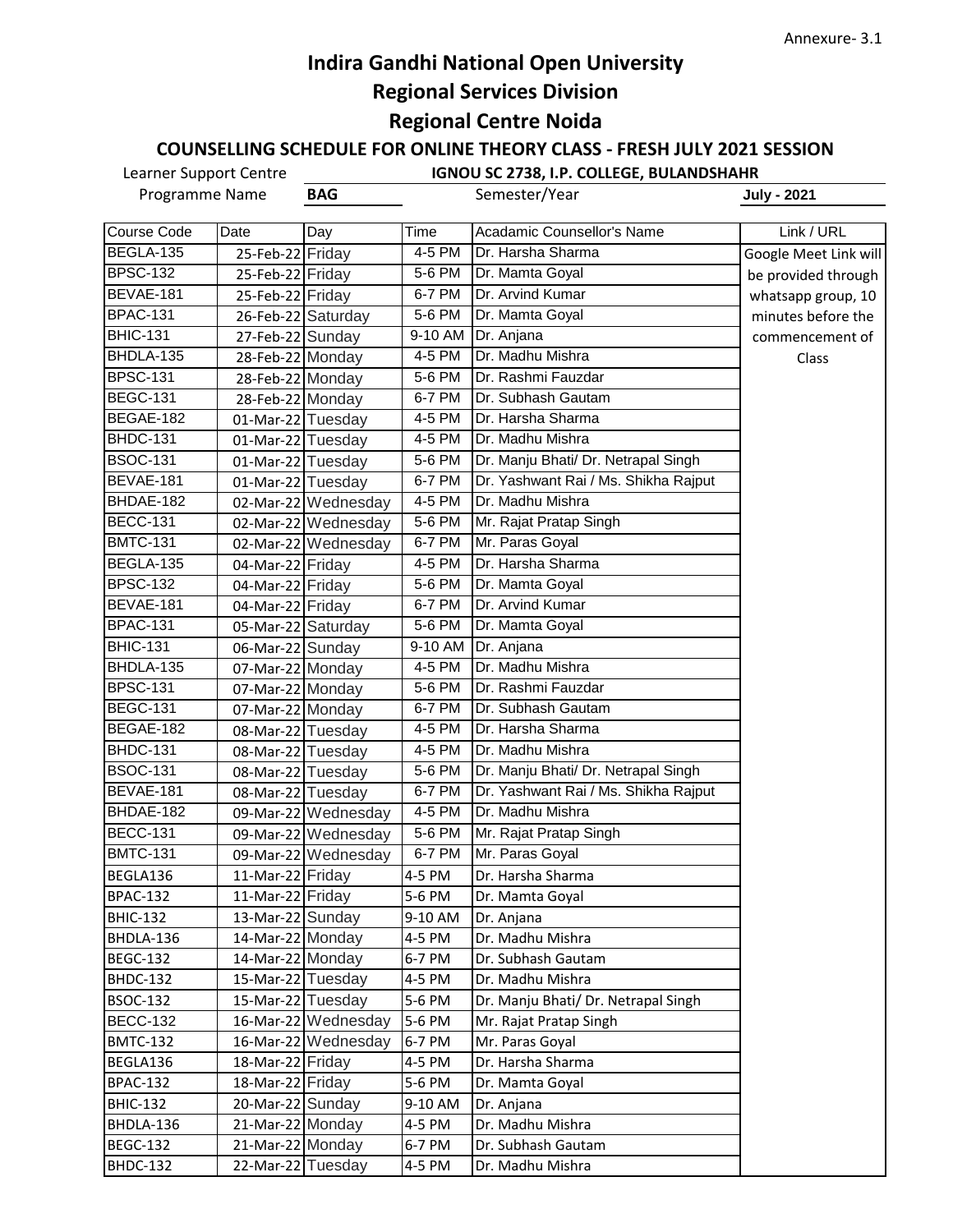**COUNSELLING SCHEDULE FOR ONLINE THEORY CLASS - FRESH JULY 2021 SESSION**

| Programme Name     |                   | <b>BAG</b>          |         | Semester/Year                       | <b>July - 2021</b>    |
|--------------------|-------------------|---------------------|---------|-------------------------------------|-----------------------|
| <b>Course Code</b> | Date              | Day                 | Time    | Acadamic Counsellor's Name          | Link / URL            |
| <b>BSOC-132</b>    | 22-Mar-22 Tuesday |                     | 5-6 PM  | Dr. Manju Bhati/ Dr. Netrapal Singh | Google Meet Link will |
| <b>BECC-132</b>    |                   | 23-Mar-22 Wednesday | 5-6 PM  | Mr. Rajat Pratap Singh              | be provided through   |
| <b>BMTC-132</b>    |                   | 23-Mar-22 Wednesday | 6-7 PM  | Mr. Paras Goyal                     | whatsapp group, 10    |
| BEGLA136           | 25-Mar-22 Friday  |                     | 4-5 PM  | Dr. Harsha Sharma                   | minutes before the    |
| <b>BPAC-132</b>    | 25-Mar-22 Friday  |                     | 5-6 PM  | Dr. Mamta Goyal                     | commencement of       |
| <b>BHIC-132</b>    | 27-Mar-22 Sunday  |                     | 9-10 AM | Dr. Anjana                          | Class                 |
| BHDLA-136          | 28-Mar-22 Monday  |                     | 4-5 PM  | Dr. Madhu Mishra                    |                       |
| <b>BEGC-132</b>    | 28-Mar-22 Monday  |                     | 6-7 PM  | Dr. Subhash Gautam                  |                       |
| <b>BHDC-132</b>    | 29-Mar-22 Tuesday |                     | 4-5 PM  | Dr. Madhu Mishra                    |                       |
| <b>BSOC-132</b>    | 29-Mar-22 Tuesday |                     | 5-6 PM  | Dr. Manju Bhati/ Dr. Netrapal Singh |                       |
| <b>BECC-132</b>    |                   | 30-Mar-22 Wednesday | 5-6 PM  | Mr. Rajat Pratap Singh              |                       |
| <b>BMTC-132</b>    |                   | 30-Mar-22 Wednesday | 6-7 PM  | Mr. Paras Goyal                     |                       |
| BEGLA136           | 01-Apr-22 Friday  |                     | 4-5 PM  | Dr. Harsha Sharma                   |                       |
| <b>BPAC-132</b>    | 01-Apr-22 Friday  |                     | 5-6 PM  | Dr. Mamta Goyal                     |                       |
| <b>BHIC-132</b>    | 03-Apr-22 Sunday  |                     | 9-10 AM | Dr. Anjana                          |                       |
| BHDLA-136          | 04-Apr-22 Monday  |                     | 4-5 PM  | Dr. Madhu Mishra                    |                       |
| <b>BEGC-132</b>    | 04-Apr-22 Monday  |                     | 6-7 PM  | Dr. Subhash Gautam                  |                       |
| <b>BHDC-132</b>    | 05-Apr-22 Tuesday |                     | 4-5 PM  | Dr. Madhu Mishra                    |                       |
| <b>BSOC-132</b>    | 05-Apr-22 Tuesday |                     | 5-6 PM  | Dr. Manju Bhati/ Dr. Netrapal Singh |                       |
| <b>BECC-132</b>    |                   | 06-Apr-22 Wednesday | 5-6 PM  | Mr. Rajat Pratap Singh              |                       |
| <b>BMTC-132</b>    |                   | 06-Apr-22 Wednesday | 6-7 PM  | Mr. Paras Goyal                     |                       |
| BEGLA136           | 08-Apr-22 Friday  |                     | 4-5 PM  | Dr. Harsha Sharma                   |                       |
| <b>BPAC-132</b>    | 08-Apr-22 Friday  |                     | 5-6 PM  | Dr. Mamta Goyal                     |                       |
| <b>BHIC-132</b>    | 10-Apr-22 Sunday  |                     | 9-10 AM | Dr. Anjana                          |                       |
| BHDLA-136          | 11-Apr-22 Monday  |                     | 4-5 PM  | Dr. Madhu Mishra                    |                       |
| <b>BEGC-132</b>    | 11-Apr-22 Monday  |                     | 6-7 PM  | Dr. Subhash Gautam                  |                       |
| <b>BHDC-132</b>    | 12-Apr-22 Tuesday |                     | 4-5 PM  | Dr. Madhu Mishra                    |                       |
| <b>BSOC-132</b>    | 12-Apr-22 Tuesday |                     | 5-6 PM  | Dr. Manju Bhati/ Dr. Netrapal Singh |                       |
| <b>BECC-132</b>    |                   | 13-Apr-22 Wednesday | 5-6 PM  | Mr. Rajat Pratap Singh              |                       |
| <b>BMTC-132</b>    |                   | 13-Apr-22 Wednesday | 6-7 PM  | Mr. Paras Goyal                     |                       |
| BEGLA136           | 15-Apr-22 Friday  |                     | 4-5 PM  | Dr. Harsha Sharma                   |                       |
| <b>BPAC-132</b>    | 15-Apr-22 Friday  |                     | 5-6 PM  | Dr. Mamta Goyal                     |                       |
| <b>BHIC-132</b>    | 17-Apr-22 Sunday  |                     | 9-10 AM | Dr. Anjana                          |                       |
| BHDLA-136          | 18-Apr-22 Monday  |                     | 4-5 PM  | Dr. Madhu Mishra                    |                       |
| <b>BEGC-132</b>    | 18-Apr-22 Monday  |                     | 6-7 PM  | Dr. Subhash Gautam                  |                       |
| BHDC-132           | 19-Apr-22 Tuesday |                     | 4-5 PM  | Dr. Madhu Mishra                    |                       |
| <b>BSOC-132</b>    | 19-Apr-22 Tuesday |                     | 5-6 PM  | Dr. Manju Bhati/ Dr. Netrapal Singh |                       |
| <b>BECC-132</b>    |                   | 20-Apr-22 Wednesday | 5-6 PM  | Mr. Rajat Pratap Singh              |                       |
| <b>BMTC-132</b>    |                   | 20-Apr-22 Wednesday | 6-7 PM  | Mr. Paras Goyal                     |                       |
| BEGLA136           | 22-Apr-22 Friday  |                     | 4-5 PM  | Dr. Harsha Sharma                   |                       |
| <b>BPAC-132</b>    | 22-Apr-22 Friday  |                     | 5-6 PM  | Dr. Mamta Goyal                     |                       |
| <b>BHIC-132</b>    | 24-Apr-22 Sunday  |                     | 9-10 AM | Dr. Anjana                          |                       |
| BHDLA-136          | 25-Apr-22 Monday  |                     | 4-5 PM  | Dr. Madhu Mishra                    |                       |
| <b>BEGC-132</b>    | 25-Apr-22 Monday  |                     | 6-7 PM  | Dr. Subhash Gautam                  |                       |
| BHDC-132           | 26-Apr-22 Tuesday |                     | 4-5 PM  | Dr. Madhu Mishra                    |                       |